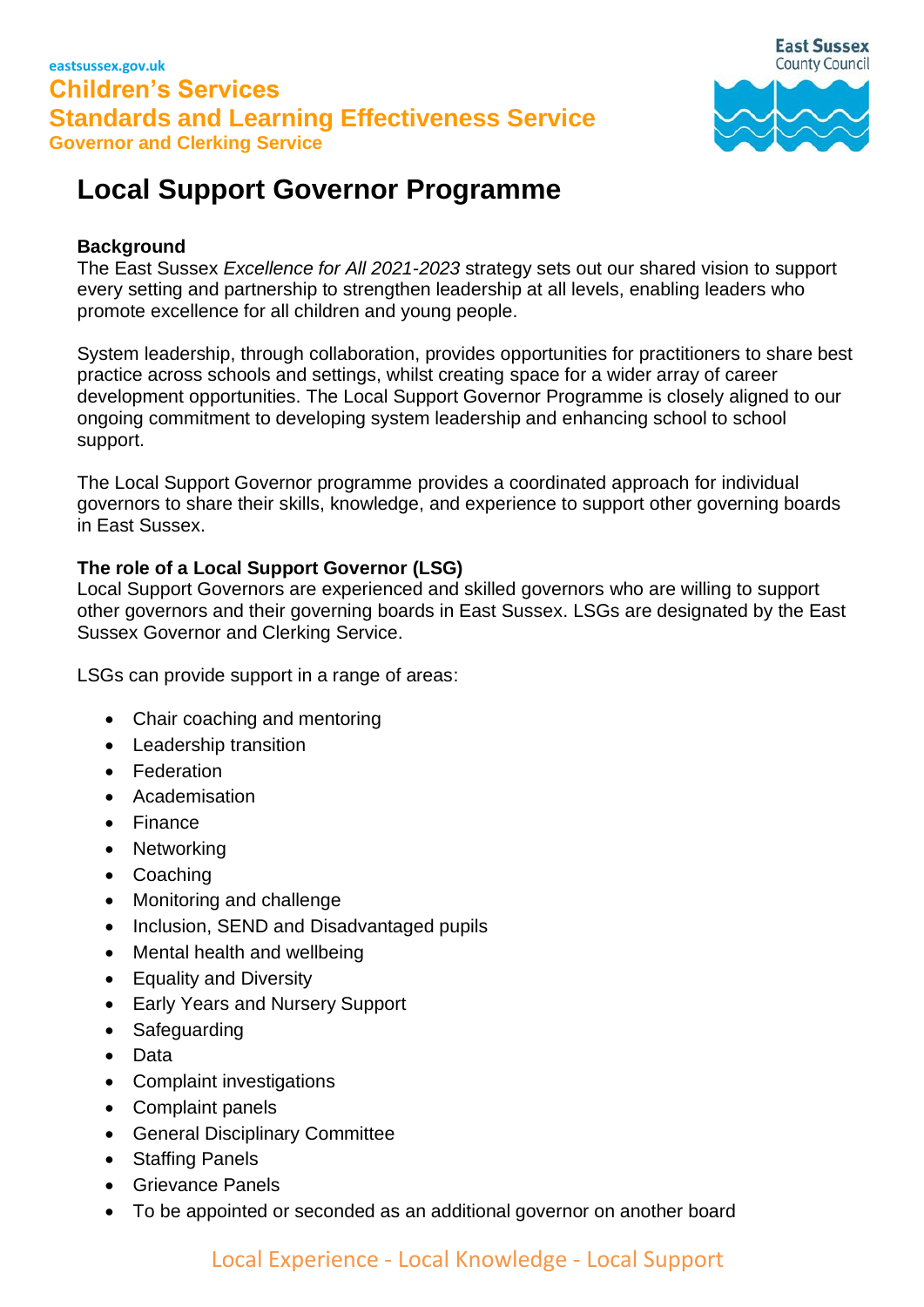• To be appointed or seconded to act as a Chair or Vice Chair on another board

Please note: Governors can apply to offer all the functions of a LSG detailed above, or just some.

#### **Deployment**

The East Sussex Governor and Clerking Service oversees the LSG programme and coordinates the deployment of LSGs. LSGs are required to submit short reports to provide feedback on their deployments.

#### **Personal development**

Additional training is offered to LSGs on topics tailored to specific needs identified. The aim is for training to further develop governance skills and knowledge and provide any relevant sector updates.

#### **Eligibility**

The following criteria must be met by those designated as LSGs:

- Be a governor at an East Sussex School for at least 2 years (or have equivalent experience elsewhere)
- The school is not subjected to local authority intervention under the Schools Causing Concern guidance (this does not apply if you have been placed on the governing board as part of an LSG deployment)

#### **Length of service**

LSGs are appointed for a two year period. At the end of this period LSGs may apply again for another two year period. Re-application will consider the deployments undertaken by the LSG.

#### **How to Apply**

Governors interested in applying should complete and submit the online application form. Applications must provide evidence of your skills and experience, and references are taken up.

Applications are assessed by a panel of local authority officers and a National Leader of Governance.

#### **Person specification for a Local Support Governor**

Those applying to be LSGs should set out in their application form how they meet the following requirements for experience and skills, knowledge and understanding.

#### **Experience**

In this section your application should provide evidence of your experience, and details of the impact of this experience on developing effective governance.

- A good history of attending governor training and networking events
- Experience of sitting on or chairing a complaints panel, disciplinary panel or pay panel (if you are applying to these areas)
- Able to demonstrate a strong track record in governance and in securing impact